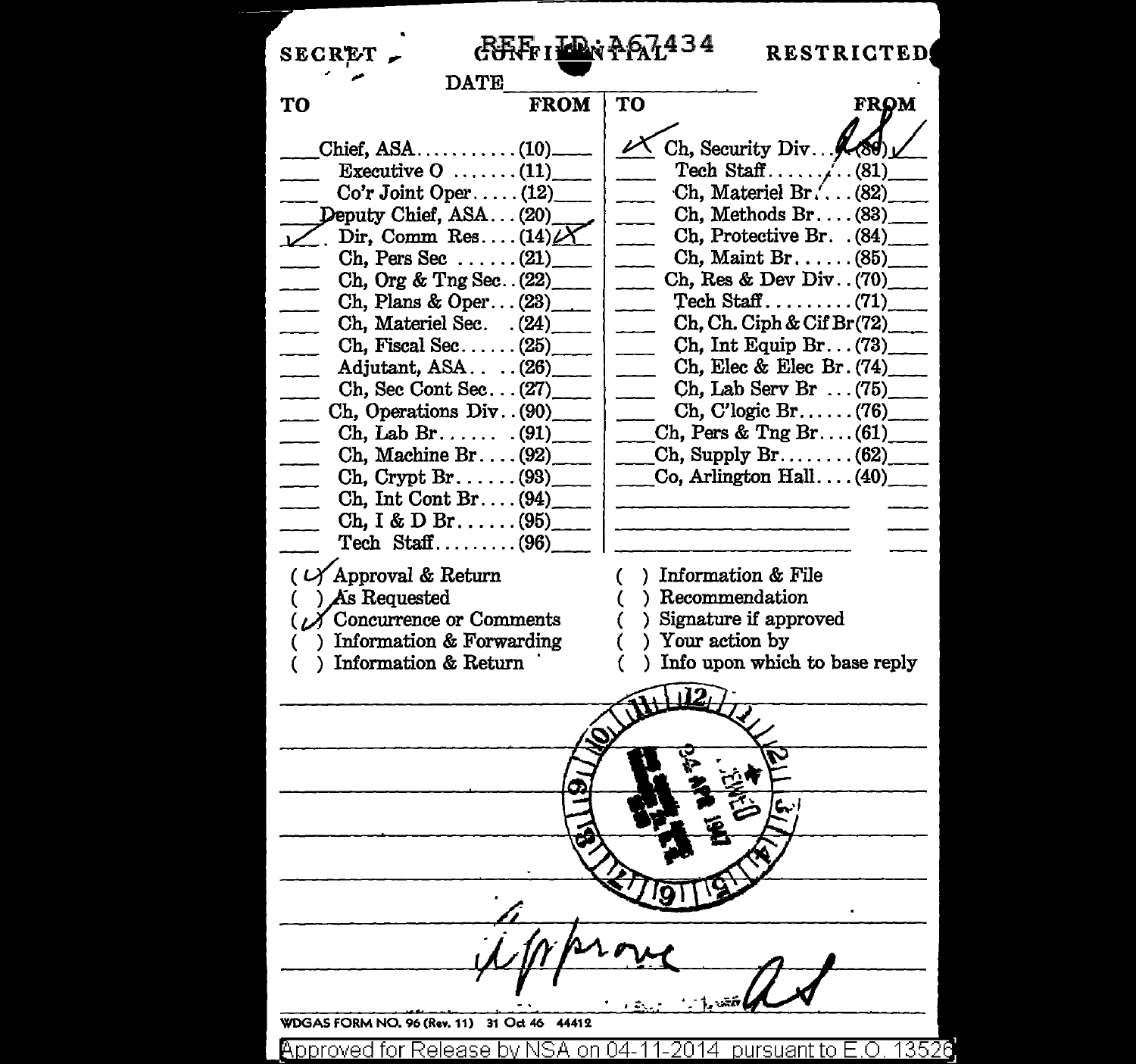**CONFIDENTIAL**<br>DATE IL **Cel 47** SECRE<sub>7</sub> TO FROM TO FROM  $\begin{array}{|c|c|c|c|c|}\n\hline\n\text{Chief,ASA.} & \ldots & \ldots & \ldots & \ldots & \ldots & \text{Ch, Security Div.} \ldots & \text{(80)} \\
\hline\n\text{Execute 0} & \ldots & \ldots & \text{(11)} & \text{Treeh Staff.} \ldots & \ldots & \text{(81)}\n\hline\n\end{array}$  $Co'r Joint Oper.$  .... $(12)$  Ch, Materiel Br.... $(82)$ <br>eputy Chief. ASA... $(20)$  Ch, Methods Br.... $(83)$ \_ Deputy Chief, ASA ... (20).\_ \_ Ch, Methods Br .... (83)\_ *Dir, Comm Res.*...(14)<sup> $\mu$ </sup> Ch, Pers Sec......(21) Ch, Pers Sec........  $(21)$  Ch, Maint Br...... (85)<br>Ch, Org & Tng Sec... (22) Ch, Res & Dev Div... (70) Ch, Org & Tng Sec . (22)\_ \_ Ch, Res & Dev Div .. (70)\_ Ch, Plans & Oper ...  $(23)$ \_\_\_\_ | \_\_\_\_\_ Tech Staff ..........  $(71)$ <br>Ch, Materiel Sec...  $(24)$  Ch, Ch, Ciph & Cif Br(72) Ch, Materiel Sec. . . . (24)\_\_\_\_\_\_ ch, Ch. Ciph & Cif Br(72).<br>Ch. Fiscal Sec. . . . . . (25) ch. Int Equip Br. . . (73) Ch, Fiscal Sec  $\dots$  (25) Ch, Int Equip Br  $\dots$  (73)<br>Adjutant, ASA  $\dots$  (26) Ch, Elec & Elec Br  $(74)$ Adjutant, ASA ..... (26)\_ Ch, Elec & Elec Br. (74)\_ Ch, Sec Cont Sec...  $(27)$  Ch, Lab Serv Br....  $(75)$ <br>Ch, Operations Div..  $(90)$  Ch, C'logic Br..... (76) Ch, Operations Div...  $(90)$  Ch, C'logic Br......  $(76)$ <br>Ch, Lab Br........  $(91)$  Ch, Pers & Tng Br.... (61) Ch, Pers & Tng Br .... (61)<sub>.</sub><br>Ch. Supply Br .... ... (62) Ch, Machine Br.....  $(92)$ <br>Ch, Crypt Br...... (93)  $\text{Co, Arlington Hall} \dots (40)$ Ch, Int Cont Br .... (94)\_· Ch, I & D Br...... $(95)$ Tech  $Stat$ ........ (96) ( ) Approval & Return Information & File ( ) As Requested Recommendation ( ) Concurrence or Comments ) Signature if approved ( ) Information & Forwarding ( ) Your action by ( ) Information & Return ( ) Info upon which to base reply veaks a aλ LISO. Qλ đα  $31$  Oct 46 **AM NO. 96 (Rev. 11)** 44419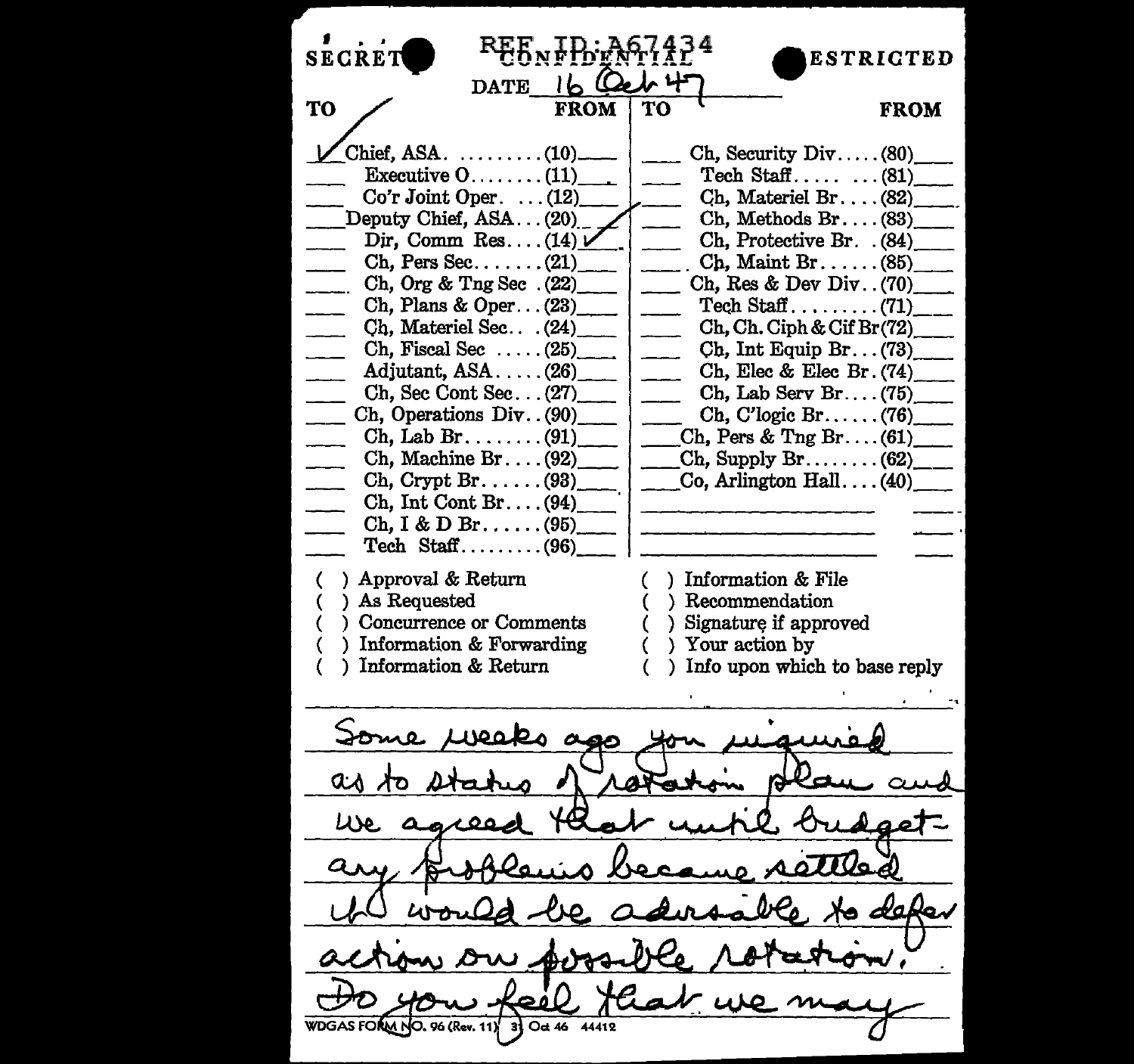now OverREELID: ABRAJER up the matter and bring to you specific recommendations  $\overline{\phantom{a}}$  $A5 - 14$ Olease pursue this matter further and obtain agreement among Dursion Chiefs on personnel to be rotated (by name) among Divisions  $1+\frac{2}{2}$ Burned CORH re  $2400t$ rotation of Our Chiefs be at long a selector personnel his? (1) eller alle. 32 oct as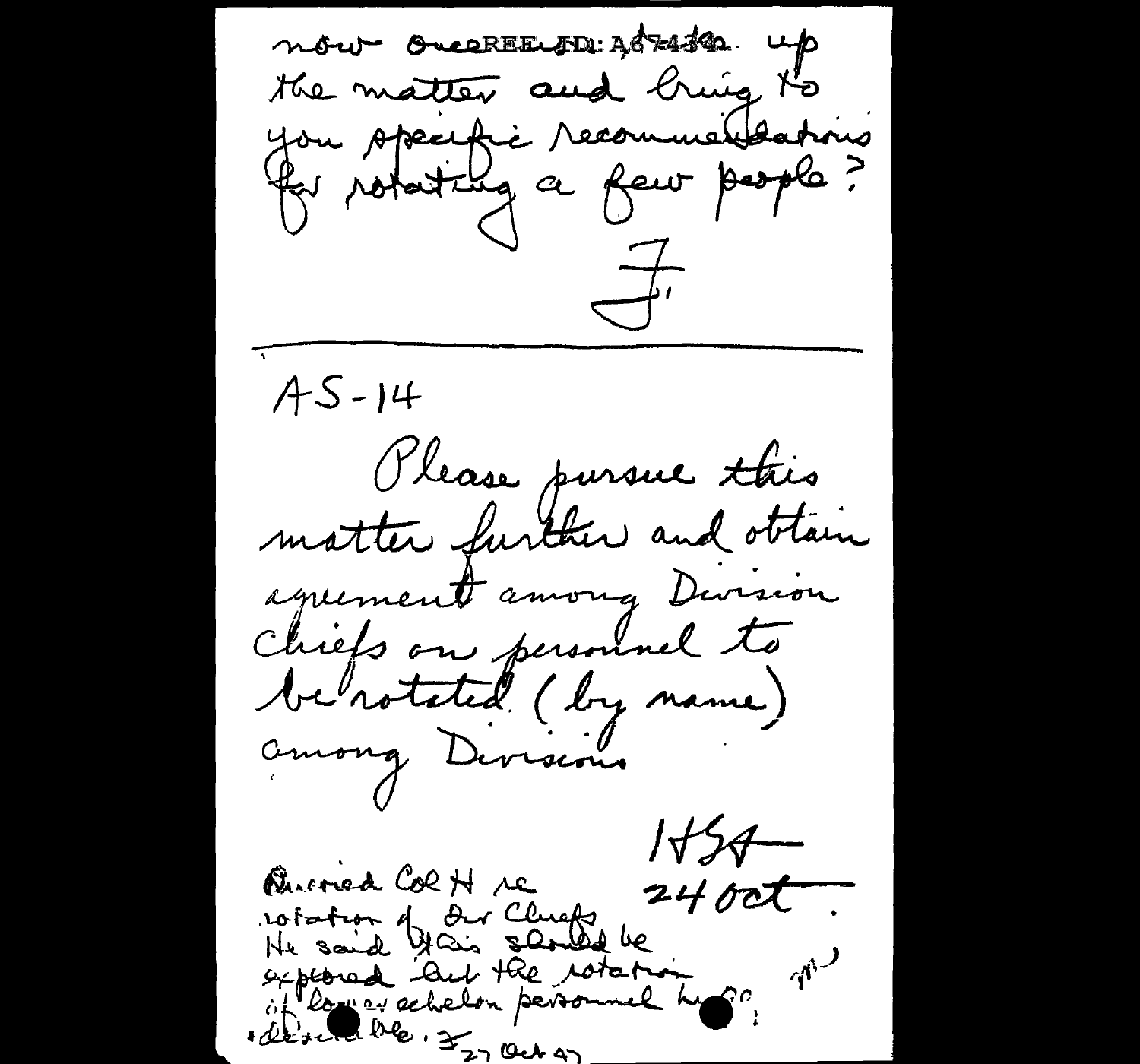| <u>℞ℇ</u> ℥ℴ <del>ℽ</del> ℎℹ <del>℩</del><br><b>CRET</b><br><b>DATE</b>                                                                                                                                                                                                                                                                                                                                                                                                                                                                                                                                                                                                 |    |                                                                                                                                                                                                                                                                                                                                                                                                                                                                                                                                                                                                                                                                | <b>RESTRICTED</b> |
|-------------------------------------------------------------------------------------------------------------------------------------------------------------------------------------------------------------------------------------------------------------------------------------------------------------------------------------------------------------------------------------------------------------------------------------------------------------------------------------------------------------------------------------------------------------------------------------------------------------------------------------------------------------------------|----|----------------------------------------------------------------------------------------------------------------------------------------------------------------------------------------------------------------------------------------------------------------------------------------------------------------------------------------------------------------------------------------------------------------------------------------------------------------------------------------------------------------------------------------------------------------------------------------------------------------------------------------------------------------|-------------------|
| <b>FROM</b><br>О.                                                                                                                                                                                                                                                                                                                                                                                                                                                                                                                                                                                                                                                       | TO |                                                                                                                                                                                                                                                                                                                                                                                                                                                                                                                                                                                                                                                                | <b>FROM</b>       |
| Executive $0 \ldots \ldots (11)$<br>$Co'r Joint Oper. \ldots (12)$<br>Deputy Chief, ASA(20)<br>Dir, Comm Res $(14) \bigvee$<br>Ch, Pers Sec $(21)$<br>Ch, Org & Tng Sec. $(22)$<br>Ch, Plans & Oper $(23)$<br>Ch, Materiel Sec. (24)<br>Ch. Fiscal Sec $(25)$<br>Adjutant, $ASA$ $(26)$<br>Ch. Sec Cont Sec(27)<br>Ch, Operations Div. (90)<br>$\text{Ch}, \text{Lab Br}, \ldots$ (91)<br>Ch, Machine Br $(92)$<br>$\chi$ Ch, Crypt Br(98)<br>$\chi$ Ch, Int Cont Br $(94)$<br>$Ch, I & D Br.$ (95)<br>Tech Staff $(96)$<br>$(\vee)$ Approval & Return<br>( ) As Requested<br>$($ $\nu$ Concurrence or Comments<br>) Information & Forwarding<br>) Information & Return |    | $\text{Ch}$ , Security Div $(80)$<br>Tech Staff $(81)$<br>$Ch$ , Materiel Br $(82)$<br>Ch. Methods $Br. \ldots (83)$<br>Ch, Protective Br (84)<br>$Ch,$ Maint Br. $\dots$ (85)<br>$\operatorname{Ch}$ , Res & Dev Div(70) $\mathcal{V}$<br>$\text{Techn } \text{Staff } \dots \dots \dots \dots$ (71)<br>Ch, Ch. Ciph & Cif Br(72)<br>Ch, Int Equip $Br (73)$<br>Ch, Elec & Elec Br. (74)<br>Ch, Lab Serv Br (75)<br>$Ch, C'logic Br. \ldots (76)$<br>Ch, Pers & Tng Br $(61)$<br>Ch, Supply Br(62)<br>Co, Arlington Hall $(40)$<br>) Information & File<br>) Recommendation<br>) Signature if approved<br>) Your action by<br>) Info upon which to base reply |                   |
| reur                                                                                                                                                                                                                                                                                                                                                                                                                                                                                                                                                                                                                                                                    |    |                                                                                                                                                                                                                                                                                                                                                                                                                                                                                                                                                                                                                                                                |                   |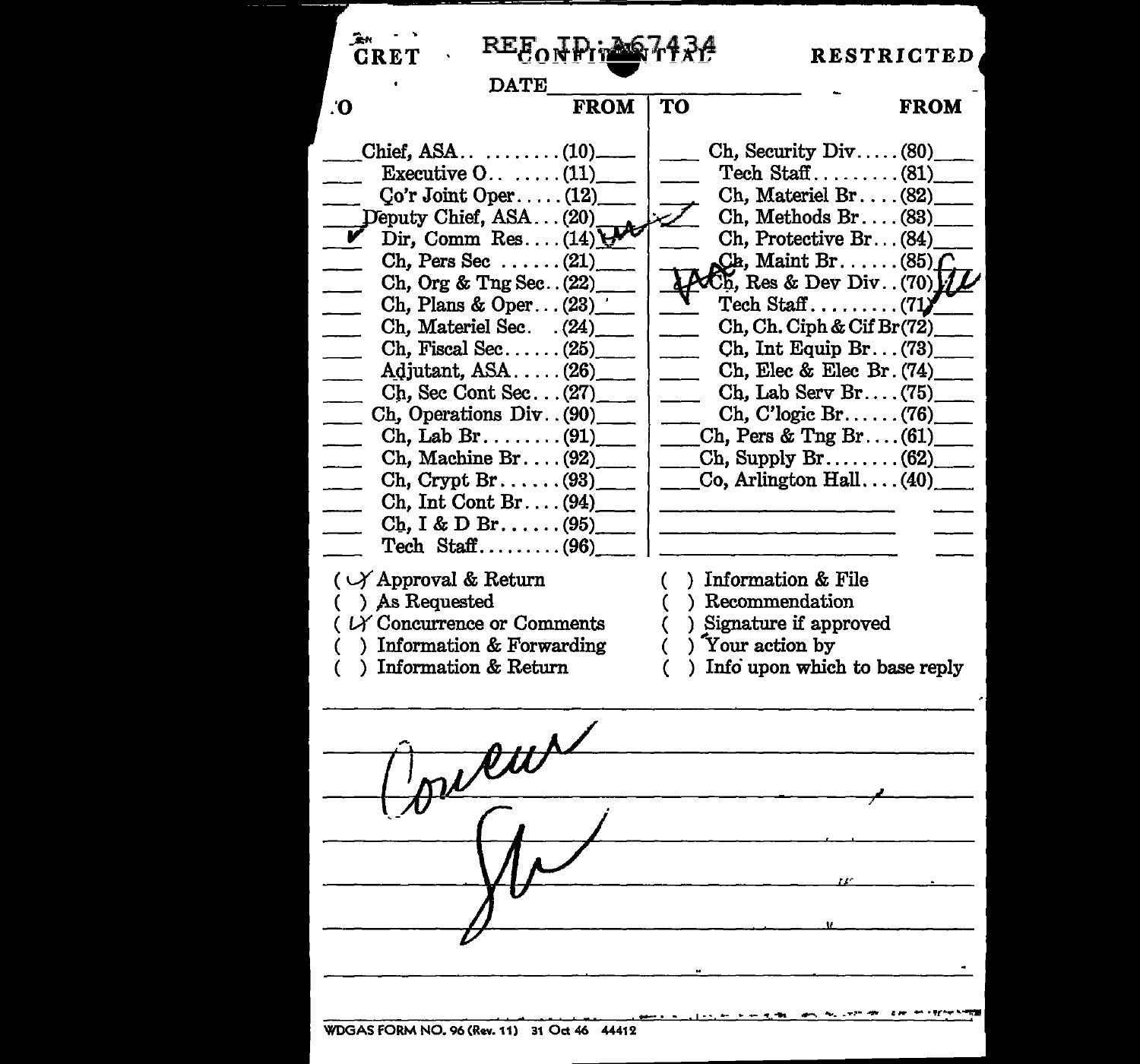**RESTRICTED**  λE **DATE** FROM TO FROM \_ Chief, ASA ........... (10)\_  $Ch.$  Security  $Div. \ldots$  (80) Executive  $0, \ldots, 11$ Tech Staff ......... (81)\_  $Co'r Joint Oper \ldots$ . (12) Ch, Materiel Br....  $(82)$ <br>Ch, Methods Br.... (83) \_ Deputy Chief, ASA ... (20)\_\_ \_\_ Dir, Comm Res .... (14)\_ Ch, Protective Br. . . (84) Dir, Comm Res.... $(14)$ <br>Ch. Pers Sec ...... $(21)$ \_ Ch, Maint Br ...... (85)\_  $Ch.$  Org & Tng Sec.  $(22)$ Ch, Res & Dev Div. . (70)  $~Ch,$  Plans & Oper... (23) Tech Staff  $\dots$ ....... (71) Ch, Ch. Ciph & Cif Br(72)\_ Ch, Materiel Sec .. (24)\_  $Ch.$  Fiscal Sec...... (25) Ch, Int Equip Br ... (73)\_ Adjutant, ASA ..... (26) Ch, Elec & Elec Br. (74)\_ Ch, Sec Cont Sec... (27) Ch, Lab Serv Br.  $(75)$ Ch. Operations Div. . (90) Ch, C'logic Br ...... (76) \_ Ch. Lab Br... $\ldots$ ... (91)  $Ch.$  Pers & Tng Br.... (61)  $Ch$ , Supply  $Br \ldots \ldots$  (62) Ch. Machine Br.  $\dots$  (92) Co, Arlington Hall  $\dots$  (40)  $Ch$ , Crypt Br...... (93)  $Ch, Int Cont Br. \ldots (94)$  $Ch. I & D Br. \ldots$ . (95)  $\mathrm{Tech}\ \ \mathrm{Staff}\ \dots \dots \dots (96)$ (*v*) **Approval & Return** (*v*) **Information & File** (*v*) **As Requested** (*v*) **Recommendation**  $Recommendation$ ) Signature if approved  $\vee$  Concurrence or Comments Information & Forwarding ) Your action by ( ) Information & Return ( Info upon which to base reply WDGAS FORM NO. 96 (Rev. 11)  $31$  $OA$  46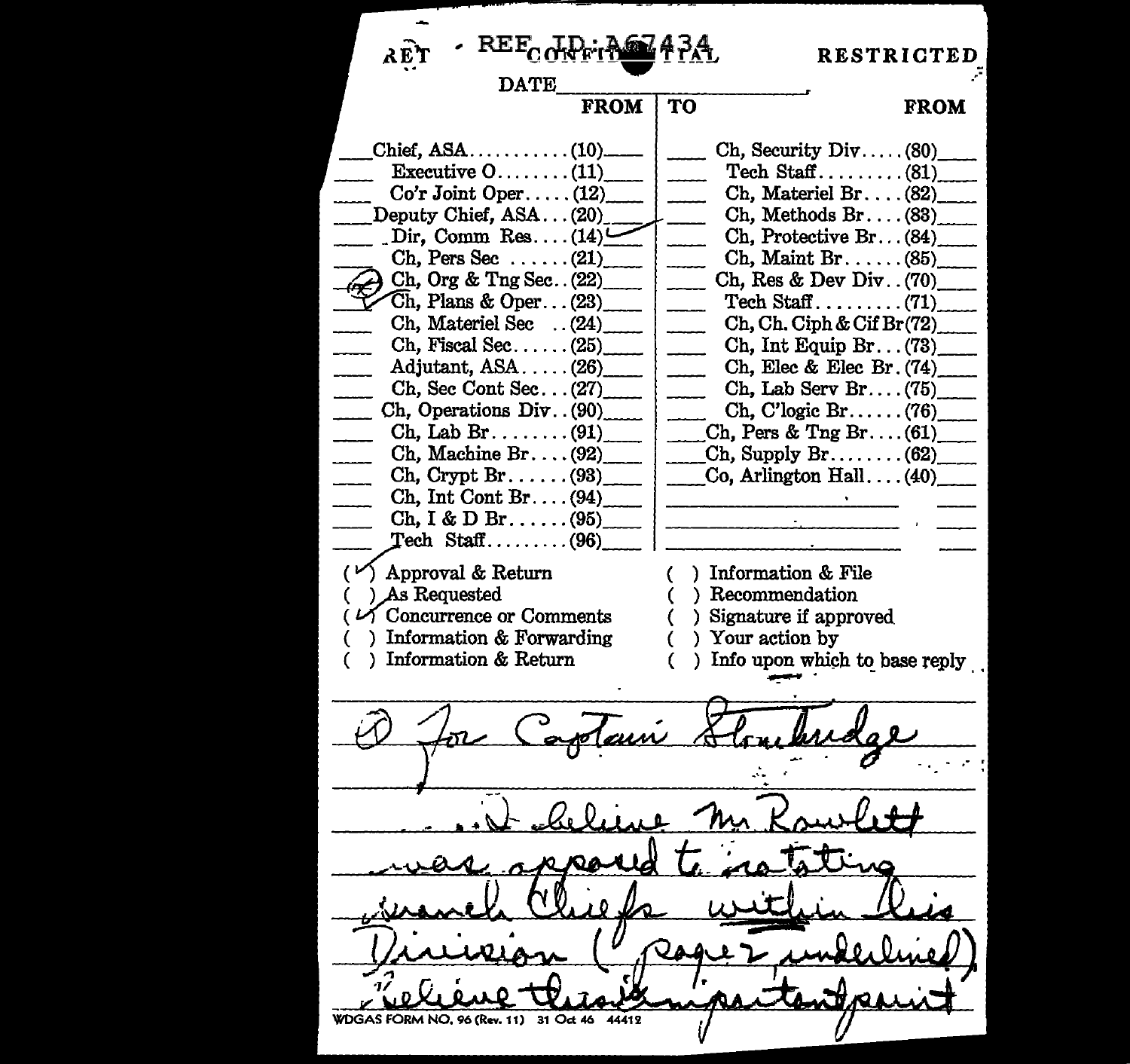REF ID: A67434<br>Lall into the Chiefs  $\bullet$ Catégory as jou as  $\mathbb{D}% _{k}(1)=\mathbb{Z}_{k}^{2k+1}\times\mathbb{Z}_{k}^{2k}$  $\left( \right)$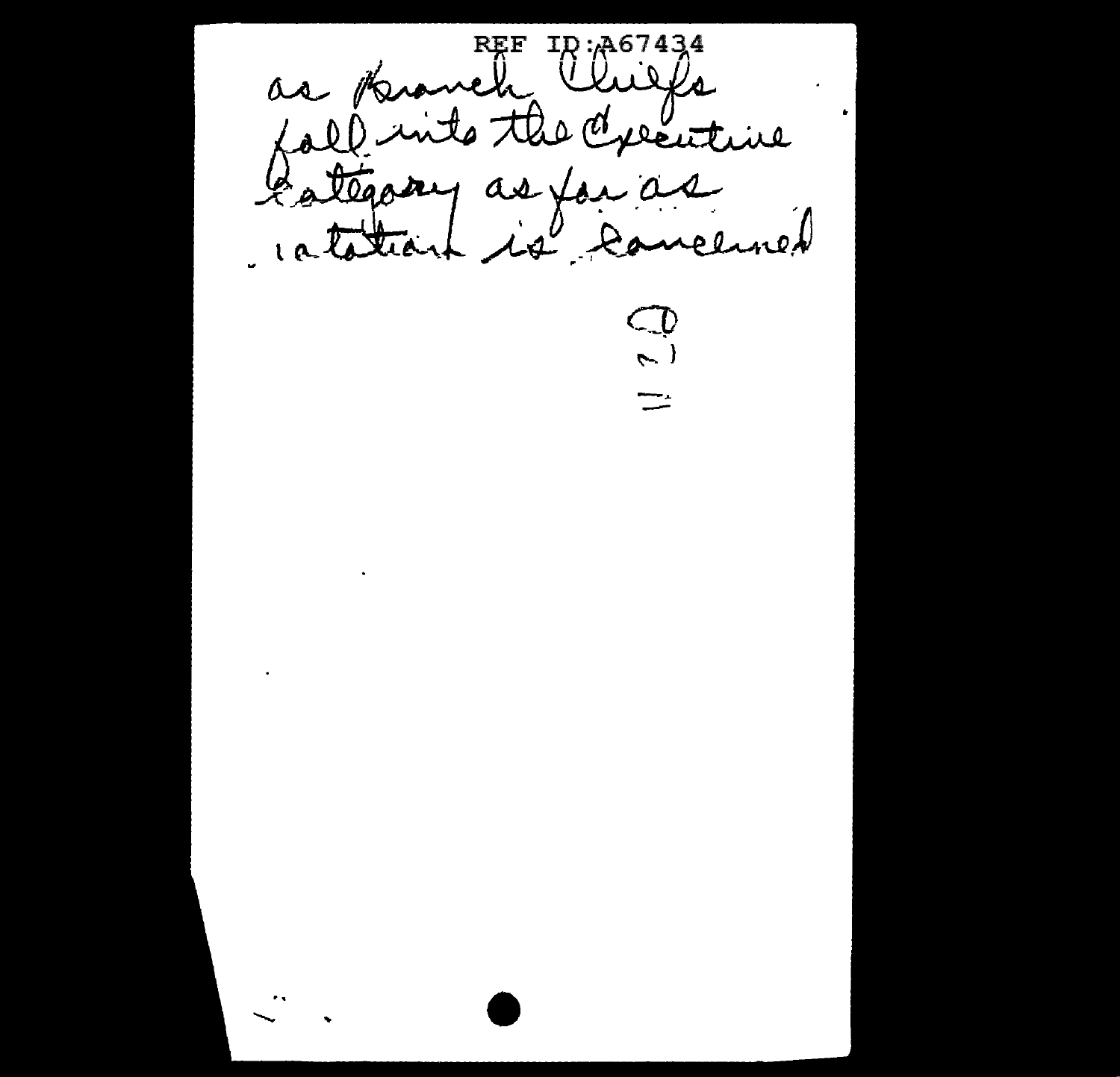| REF<br><b>SECRÉT</b><br>CONFIL<br><b>DATE</b>                                                                                                                                                                                                                                                                                                                                                                                                                                                                                                                                                     | <b>LD:A67434</b><br>RIIAL                                                      | <b>RESTRICTED</b>                                                                                                                                                                                                                                                                                                                                                                                                                                                                                             |
|---------------------------------------------------------------------------------------------------------------------------------------------------------------------------------------------------------------------------------------------------------------------------------------------------------------------------------------------------------------------------------------------------------------------------------------------------------------------------------------------------------------------------------------------------------------------------------------------------|--------------------------------------------------------------------------------|---------------------------------------------------------------------------------------------------------------------------------------------------------------------------------------------------------------------------------------------------------------------------------------------------------------------------------------------------------------------------------------------------------------------------------------------------------------------------------------------------------------|
| TО<br><b>FROM</b>                                                                                                                                                                                                                                                                                                                                                                                                                                                                                                                                                                                 | TО                                                                             | <b>FROM</b>                                                                                                                                                                                                                                                                                                                                                                                                                                                                                                   |
| Chief, ASA $\ldots \ldots \ldots (10)$<br>Executive $0 \ldots \ldots (11)$<br>$Co'r$ Joint Oper(12)<br>Deputy Chief, ASA(20)<br>Dir, Comm Res(14)<br>$\sim$ Ch, Pers Sec(21) $\ell$<br>Ch, Org & Tng Sec. $(22)$<br>Ch, Plans & Oper $\ldots$ (23)<br>$Ch$ , Materiel Sec $(24)$<br>Ch, Fiscal Sec $(25)$<br>Adjutant, $ASA$ $(26)$<br>Ch, Sec Cont Sec $(27)$<br>Ch, Operations Div. (90)<br>$\mathrm{Ch}$ , Lab Br(91)<br>$\chi$ Ch, Crypt Br(98)<br>$Ch, Int Cont Br. \ldots (94)$<br>$\rm Ch, I & D Br. \ldots (95)$<br>$\text{Techn.}$ Staff (96)<br>$(\sqrt{\phantom{a}}$ Approval & Return | ) Information & File<br>(                                                      | Ch, Security Div $(80)$<br>Tech Staff $(81)$<br>$Ch, Material Br. \ldots (82)$<br>$Ch, Methods Br. \ldots (83)$<br>Ch, Protective Br(84)<br>$Ch,$ Maint Br(85)<br>Ch, Res & Dev Div. $(70)$<br>Tech Staff $(71)$<br>$Ch$ , $Ch$ . $Ciph$ & $Cif Br(72)$<br>Ch, Int Equip Br. $(73)$<br>Ch, Elec & Elec Br. $(74)$<br>Ch. Lab Serv Br $(75)$<br>Ch, C' $logic Br. \ldots$ . (76)<br>$C_{\rm L}$ Ch, Pers & Tng Br $(61)$<br>Ch, Supply Br(62)<br>$\frac{1}{\sqrt{1-\frac{1}{2}}\cos A + \sin A + \sin B}$ (40) |
| ) As Requested<br>$\mathcal{U}$ Concurrence or Comments<br>) Information & Forwarding<br>) Information & Return                                                                                                                                                                                                                                                                                                                                                                                                                                                                                   | ) Recommendation<br>(<br>) Signature if approved<br>€<br>) Your action by<br>€ | ) Info upon which to base reply                                                                                                                                                                                                                                                                                                                                                                                                                                                                               |
|                                                                                                                                                                                                                                                                                                                                                                                                                                                                                                                                                                                                   |                                                                                |                                                                                                                                                                                                                                                                                                                                                                                                                                                                                                               |
|                                                                                                                                                                                                                                                                                                                                                                                                                                                                                                                                                                                                   |                                                                                |                                                                                                                                                                                                                                                                                                                                                                                                                                                                                                               |
| WDGAS FORM NO. 96 (Rev. 11) 31 Oct 46 44412                                                                                                                                                                                                                                                                                                                                                                                                                                                                                                                                                       | $\sim$ $\sim$ $\sim$ $\sim$ $\sim$ $\sim$ $\sim$<br>است انتخابی <u>م</u> ی     |                                                                                                                                                                                                                                                                                                                                                                                                                                                                                                               |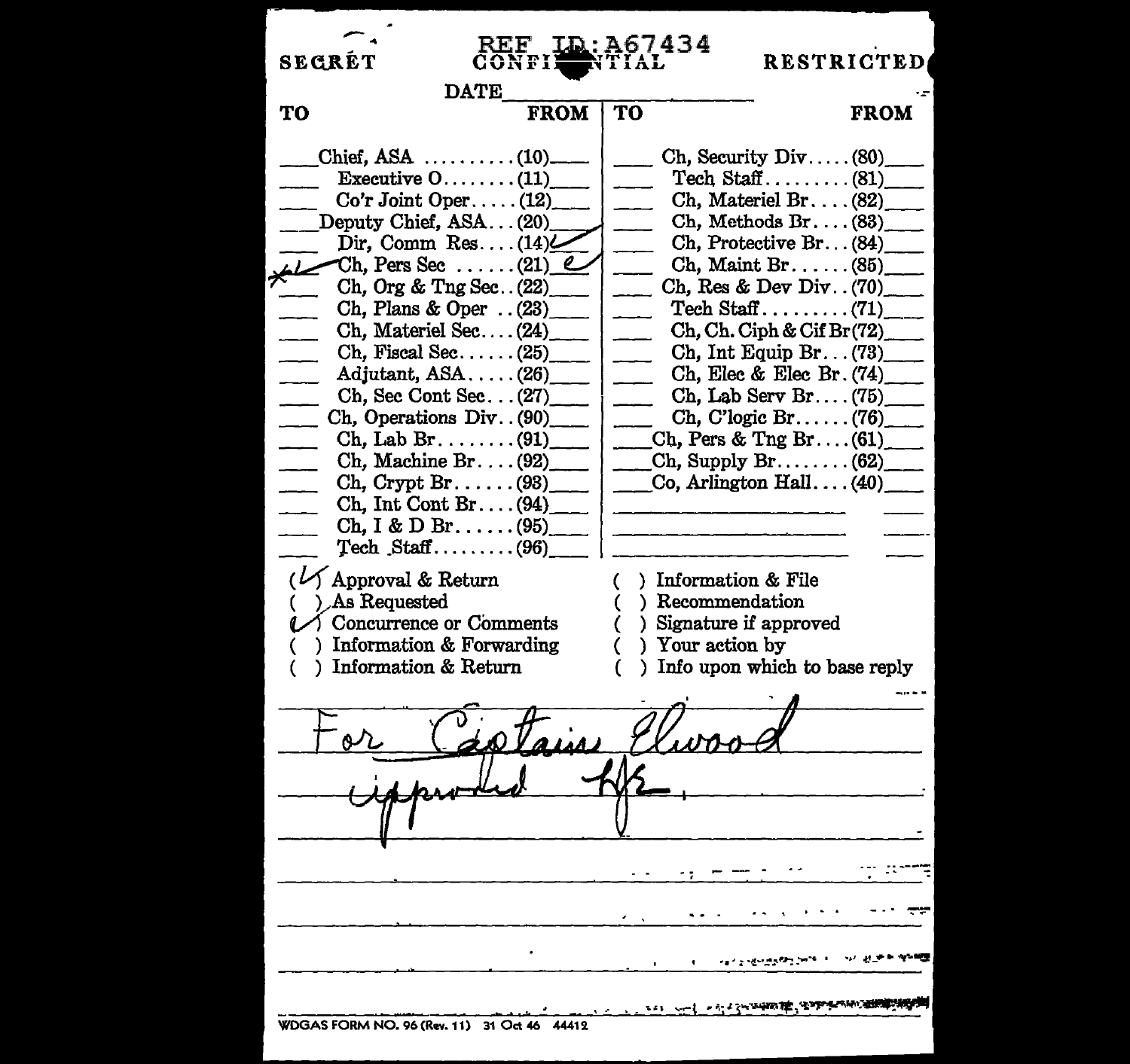## ROTATION PLAN MEETING 21 April 1947

Those present were:

 $\bigwedge$ 

\

Mr. William F. Friedman Mr. Mark Rhoads Mr. F. B. Rowlett<br>Dr. S. Kullback Dr. A. S1nkov· Mr. D. Glenn Starlin<br>Captain L. J. Elwood Captain R. W. Stowbridge

The Chairman opened the meeting at 1535 by stating that  $\sim$ he felt that the Committee had as yet not fully complied with the directive issued by the Chief of the Agency (S.O. No. 171), which asked the Committee to study the problem of rotation of which asked the Committee to study the problem of rotation of personnel and to submit a suggested policy for approval. He further stated that he thought the Committee might well crystallize the purpose of rotation plan, propose basic principles, suggest the limits, as regards echelons and classes of positions and personnel, to which a rotation policy might be applied,. and.so on.

After some discussion it was agreed: (1) that the purpose<br>of a rotation plan is to develop from among the higher person-<br>nel of ASA a nucleus of people who would have as wide a prac-<br>tical knowledge of and experience in al ASA as possible; {2) that the advantages to be gained would be of a long-term nature, viz., to establish a small cadre of people competent to operate an ASA installation or any large component thereof whenever and wherever emergency required such installations to be established, whether at home or abroad;<br>(3) that in view of the closely integrated nature of the signal intelligence and communication security functions of the ASA, knowledge and experience in one of these fields is *ot* great assistance in promoting effectiveness in the other, so that it is of advantage to the ASA to have among its first-echelon ' personnel a few who have had practical experience in both fields so as to provide for various contingencies and situations wnere a shift in management personnei might be necessary; and (4)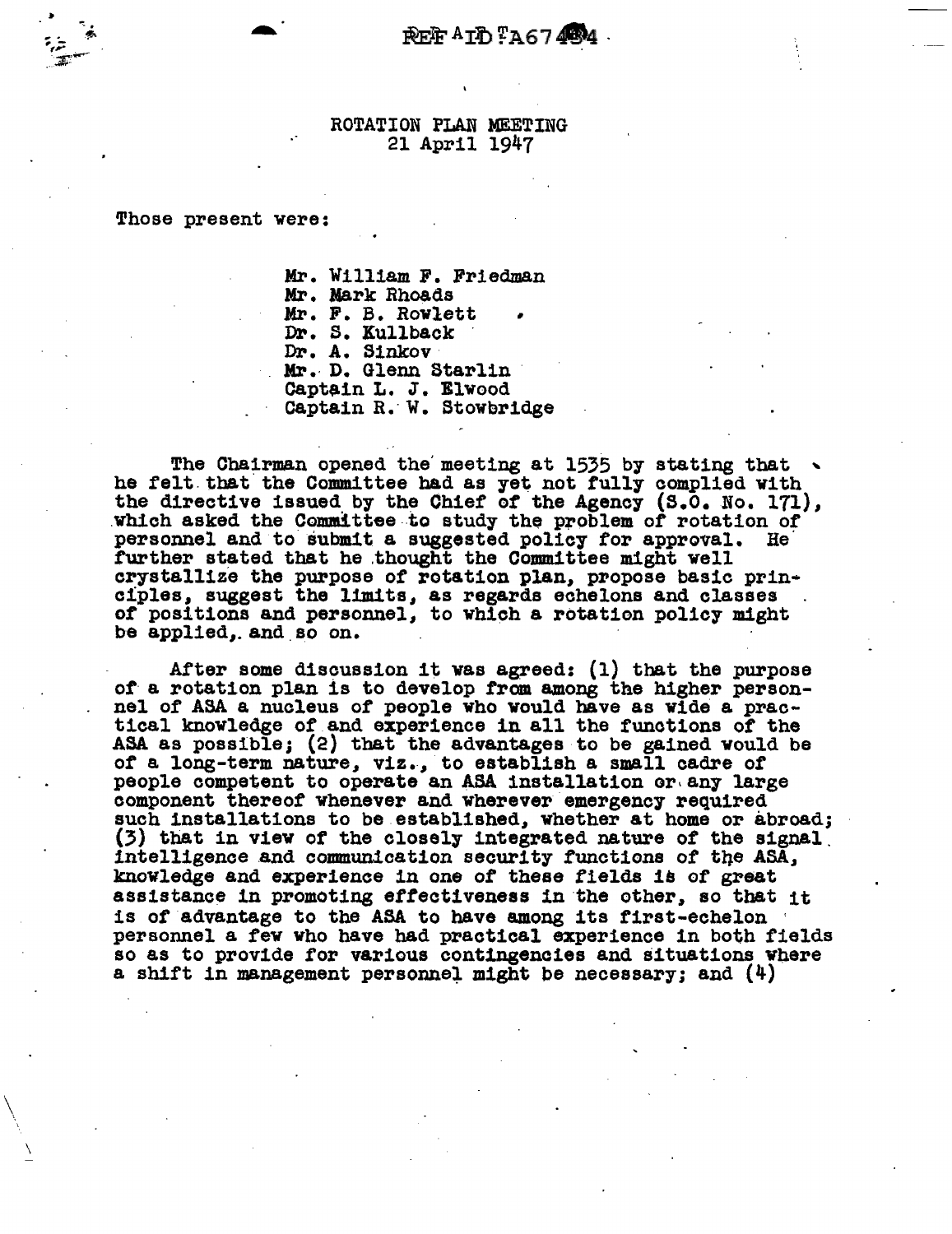that obviously too much or too frequent rotation would not be conducive to efficiency of current operations, for there is a point where the disadvantages might outweigh the advantages of rotation, so that a carefully controlled plan would be necessary •

. Dr. Sinkov stated that there were three.points which should be considered: first, it ought to be decided just how far down the scale of positions rotation should be applicable; second, how often any one individual should be moved; and third, how often to make such changes.

Taking up the first point, the Chairman stated that the discussion might well start vith a consideration of the various principal categories of positions which might be 'subject to rotation; that is, whether the rotation should be only inter-<br>divisional, or between divisions and staff, or between military and civilian personnel, or between headquarters and overseas installations. As to intra-divisional rotation, it was agreed that this is a responsibility of the incumbent division chief himself. Mr. Rowlett was asked to review briefly just how such an intra-divisional rotation was carried' on. He stated that they have two kinds of jobs; those in which broad experience is desirable, then those which require special knowledge and long experience. What he tries to do is to keep an eye on individuals, determining which are essential for long-term applica-<br>tion in one job and which are desirable for dispersal to different types of assignment. He has rotated the latter type of individuals and finds that the result is that from 5 to  $8\%$  of the personnel rotated have been rotated to advantage. The the personnel rotated have been rotated to advantage. Chairman asked it Kr. Rowlett would consider rotating Branch Ohiets, to which Mr. Rowlett answered emphatically in the negative on the grounds that that would create inefficiency. The Chairman agreed that rotation of personnel should not be made at the expense of efficiency in operation, and all present agreed that the efficiency of the Agency should~come first rather than any long-term considerations.

As a result of discussion of the foregoing, it was agreed that there should be two principal categories of rotation: (1) among personnel performing purely administrative or execu-<br>tive functions, and (2) among personnel performing purely technical duties, where the know-how of complex and special tech-<br>niques is all important or where a long background of experience<br>with a complex of closely interrelated signal intelligence pro-<br>blems is quite necessary for ef

2-

'